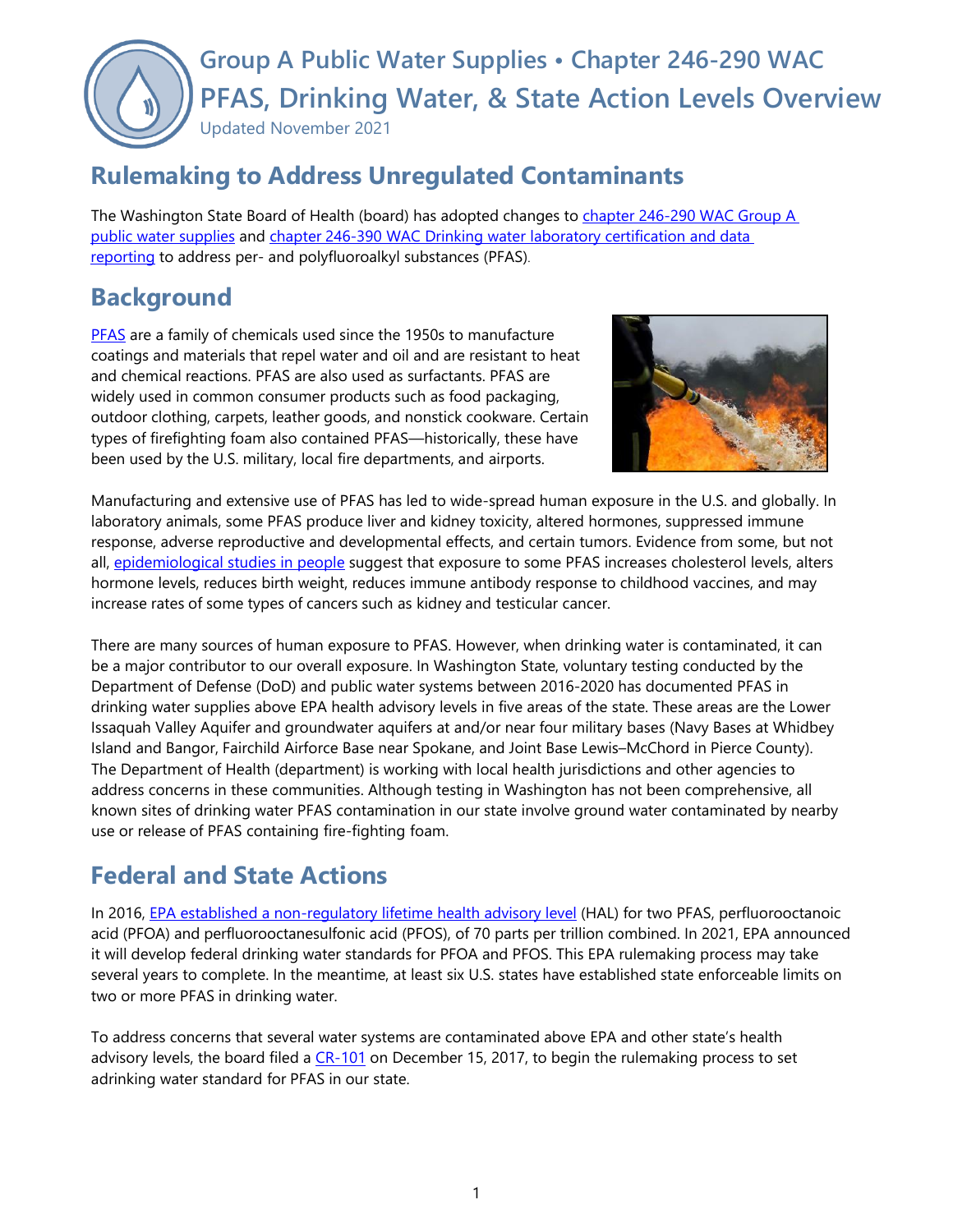The newly adopted rule includes:

- Criteria for setting state action levels (SAL) for contaminants that do not have an EPA established a maximum contaminant level (MCL).
- State action levels (SAL) for five PFAS found in Washington state drinking water.
- Requirements for monitoring and reporting, follow-up actions, and public notice.

It is important to note that when an MCL is exceeded, the water system is required to treat the water, while exceeding a SAL does not require a water system to treat. SALs are established using the same calculations EPA uses to establish maximum contaminant level goals, which is one of the first steps in determining an MCL.

The SALs provide state public health recommendations for the safe, long-term consumption of drinking water, below which there is no known or expected health risk. If a SAL is exceeded, follow-up actions, including monitoring and public notification are required. Since EPA has not adopted MCLs for PFAS, the board determined that acting now is the best course to protect public health. The board held the public comment period in August 2021 and held the public hearing at the October 13, 2021, board meeting. The board voted to adopt the rule at that same meeting. The rule becomes effective January 1, 2022, and monitoring requirements begin in 2023.

Department of Ecology (Ecology) worked with the Department of Health and diverse stakeholders to develop a state [PFAS Chemical Action Plan](https://apps.ecology.wa.gov/publications/documents/2104048.pdf) (CAP). The CAP looks broadly at all uses and exposures of PFAS and makes recommendations that will protect human health and the environment.

The newly adopted rules are aligned with several recommendations in the CAP. The rule expands drinking water testing toinclude all Group A community water systems, provides health-protective standards for the most common PFAS found in drinking water, and will expand the number of PFAS that are routinely measured and reported in drinking water testing.

Several other CAP recommendations support the safety of drinking water including:

- 1. Notification of local governments when PFAS are discovered in a Group A system so that Group B water systems and private wells can be notified.
- 2. Ecology support to identify the source of contaminated aquifers.
- 3. Coherence between PFAS SALs and Ecology groundwater cleanup standards.
- 4. Ecology designation of PFAS as hazardous substances under the Model Toxics Control Act (MTCA) to bring PFAS into the regulatory framework of our state clean-up law.
- 5. Funding to support PFAS testing and mitigation.